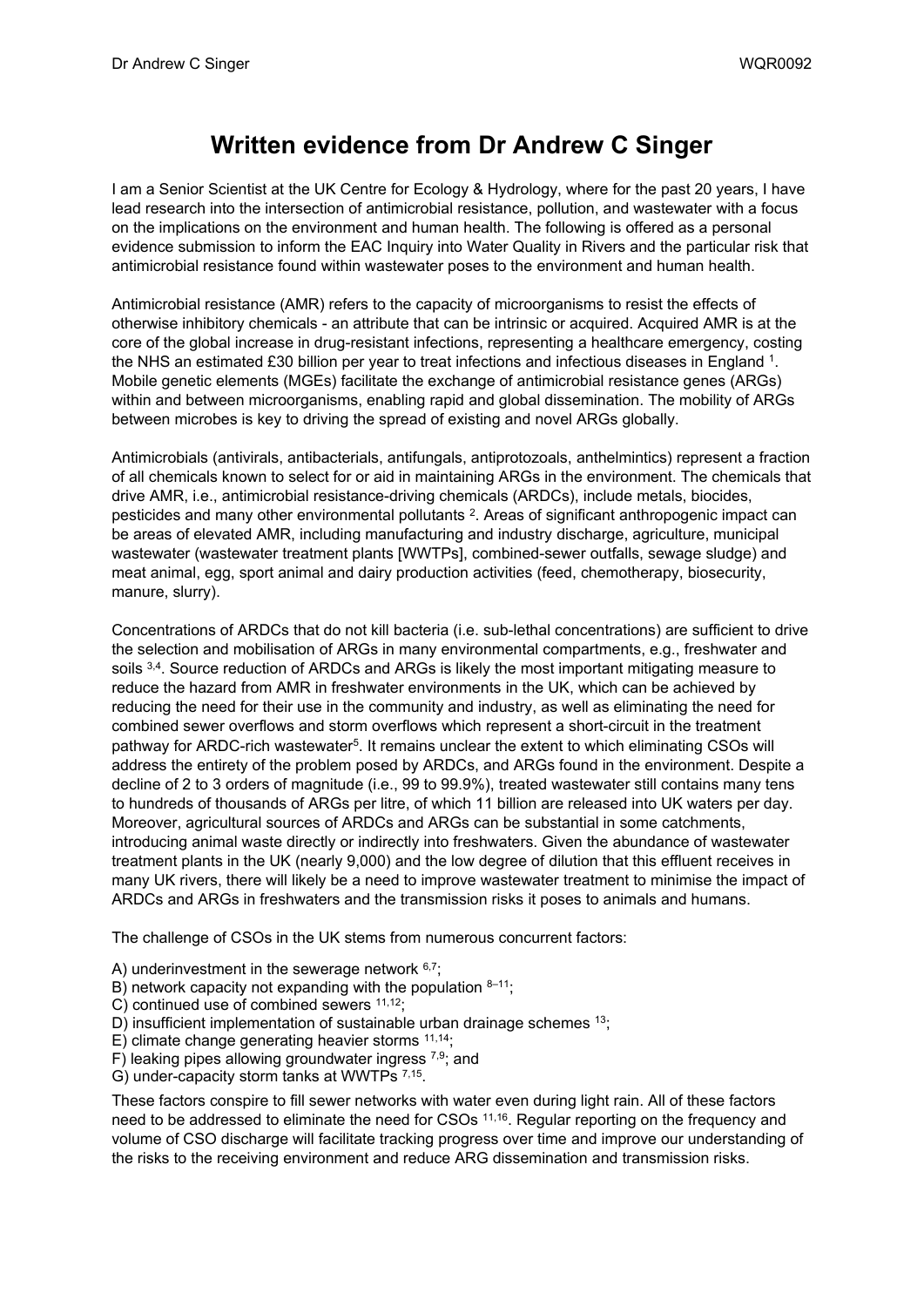A decrease in ARDC and ARG discharge from CSOs and wastewater treatment plants will have the co-benefits of reducing the toxic effects from antimicrobials  $17$  and the thousands of other chemicals present in municipal sewage on freshwater aquatic organisms<sup>18</sup>. The elimination of CSOs has the potential to improve the quality of impacted river water quality and habitat. The risks to human health may also be alleviated, particularly wild swimmers exposed to sewage-impacted rivers  $19-21$ . Increasing interest from the public to transform stretches of river into designated bathing waters will increase pressure on the water industry to eliminate CSO discharges and reduce the discharge of coliforms and other pathogens in treated WWTP effluent—a hazard AMR further exacerbates. Dogs and other animals that live in/by or use rivers would also benefit from a reduction in ARG and pathogen exposure. It remains unclear as to the extent of the risk to human health from companion animals exposed to sewage-impacted freshwaters.

In summary, antimicrobial resistance is a global challenge that is being tackled nationally through the *UK 5-year action plan for antimicrobial resistance 2019 to 2024<sup>22</sup>* . There is increasing recognition of the need to address the environmental component of AMR. There is a growing consensus that source reduction and improving the level of treated sewage will likely be needed for a sustainable long-term reduction in the environmental burden of AMR—a solution that has many co-befits. However, eliminating the discharge of untreated sewage will substantially and immediately reduce the AMR burden on the environment and translate to reduced pathogen and ARG exposure risks to humans and animals that come into direct or indirect contact with freshwaters.

Kind regards,

Andrew C Singer, PhD

*July 2021*

References

- 1. NICE. Resource impact report: Antimicrobial stewardship: changing risk-related behaviours in the general population (NG 63). NICE; 2017. https://www.nice.org.uk/guidance/ng63/resources/antimicrobial-stewardship-changingriskrelated-behaviours-in-the-general-population-pdf-1837572082117
- 2. Singer AC. How chemicals and heavy metals contribute to antimicrobial resistance. *Pharm J*. 2017;298(7898):
- 3. Singer AC, Colizza V, Schmitt H, et al. Assessing the ecotoxicologic hazards of a pandemic influenza medical response. *Environ. Health Perspect.* 2011;119(8):1084–1090.
- 4. Singer AC, Xu Q, Keller VDJ. Translating antibiotic prescribing into antibiotic resistance in the environment: A hazard characterisation case study. *PLoS One*. 2019;14(9):e0221568.
- 5. Hammond P, Suttie M, Lewis VT, Smith AP, Singer AC. Detection of untreated sewage discharges to watercourses using machine learning. *npj Clean Water*. 2021;
- 6. Defra. Water for life. Defra; 2011. https://www.gov.uk/government/publications/water-for-life
- 7. 21ST Century Drainage Programme The Context. Water UK; 2016. http://www.water.org.uk/wpcontent/uploads/2018/12/21CD-Context-doc.pdf
- 8. Reference of the PR19 final determinations: Overview response to CMA provisional finding. Ofwat; 2020. https://www.ofwat.gov.uk/publication/reference-of-the-pr19-final-determinationsoverview-response-to-cma-provisional-findings/
- 9. 21st Century Drainage Programme: Assessing the Available Capacity in UK Sewerage Systems. Water UK; 2017. http://www.water.org.uk/wp-content/uploads/2018/12/Assessing-the-Available-Capacity-in-UK-Sewerage-Systems.pdf
- 10. Defra Press Office. Storm Overflows Taskforce sets goal to end pollution from storm overflows . 2021; https://deframedia.blog.gov.uk/2021/01/22/storm-overflows-taskforce-sets-goal-to-endpollution-from-storm-overflows/
- 11. Rivers: Discharges Wednesday 13 January 2021 Hansard UK Parliament. https://hansard.parliament.uk/commons/2021-01-13/debates/E2A691A8-264A-4F65-8AF9- FB4B67BCB2B0/RiversDischarges